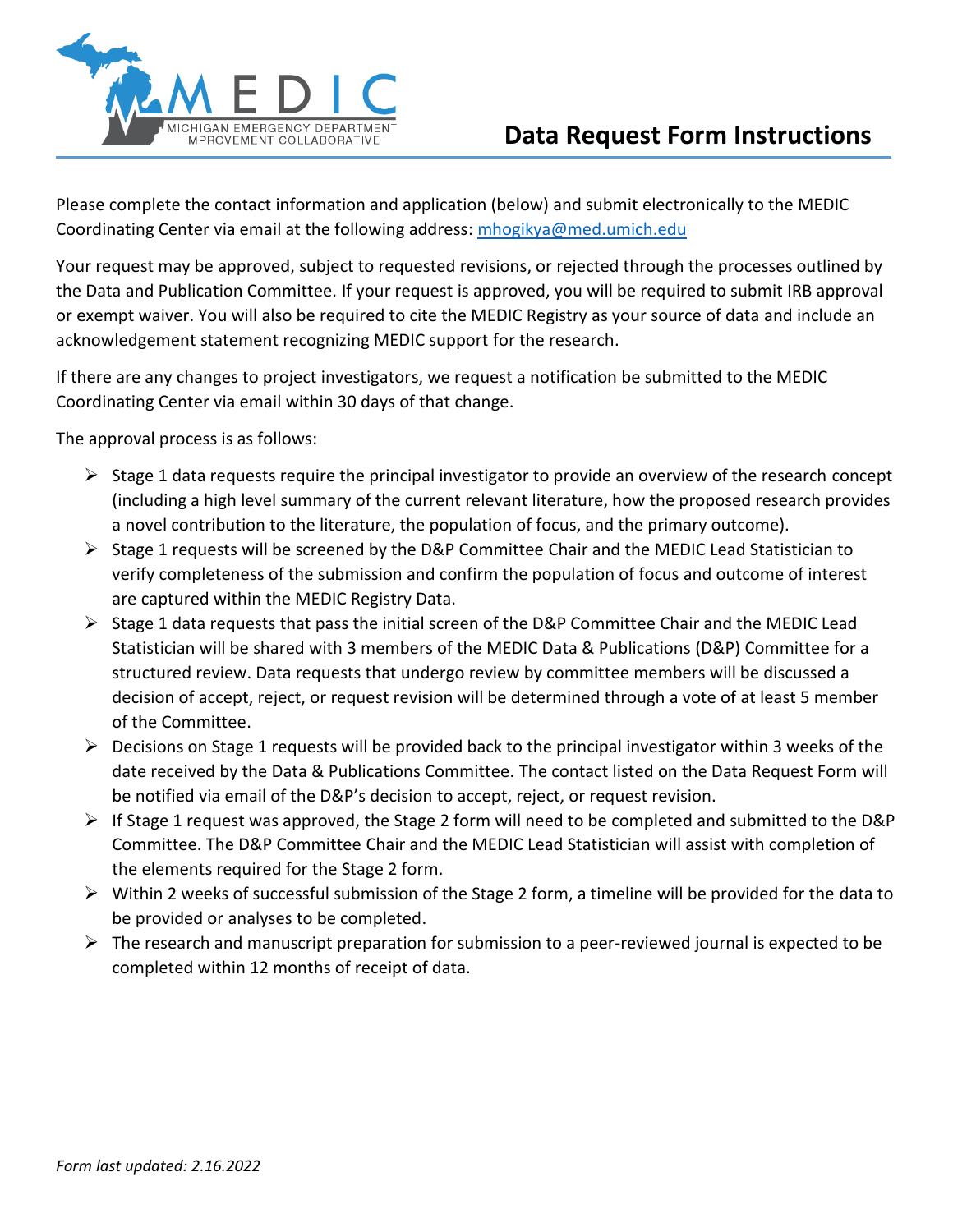| <b>DATA REQUEST FORM - STAGE 1</b>                      |                          |                               |  |  |  |
|---------------------------------------------------------|--------------------------|-------------------------------|--|--|--|
| <b>Primary Investigator/Primary Contact Information</b> |                          |                               |  |  |  |
| First:                                                  | Last:                    | Institution:                  |  |  |  |
| Title:                                                  | Phone:                   | Email:                        |  |  |  |
| <b>Role(s) of Primary Investigator:</b>                 |                          |                               |  |  |  |
| <b>EM physician</b>                                     |                          | PEM physician                 |  |  |  |
| Abstractor                                              | <b>Clinical Champion</b> |                               |  |  |  |
| <b>Fellow/Resident</b>                                  |                          | <b>Hospital Administrator</b> |  |  |  |
| QI Lead                                                 |                          |                               |  |  |  |

**Project Working Group** *(The Clinical Champion from the site requesting data is expected to be on the project team, but the Clinical Champion is not required to be the primary investigator. In the table below please list individuals and*  institutions with lead responsibility first. Lead researcher must be at the same MEDIC institution as the Clinical *Champion engaged in this research to be eligible to obtain MEDIC data.)*

| Name & Title: | Institution: | Email (required): |
|---------------|--------------|-------------------|
|               |              |                   |
|               |              |                   |
| З.            |              |                   |
| 4.            |              |                   |
| 5.            |              |                   |
| 6.            |              |                   |
|               |              |                   |

### **Publication/Project Basics**

#### **Data Request Status:**

**New Request (COMPLETE STEP 1)**

**Revised Request: Original proposal number \_\_\_\_\_.**

#### **STEP 1:**

**Working Title:** 

#### **Type of Work:**

**Quality Improvement**

**Research**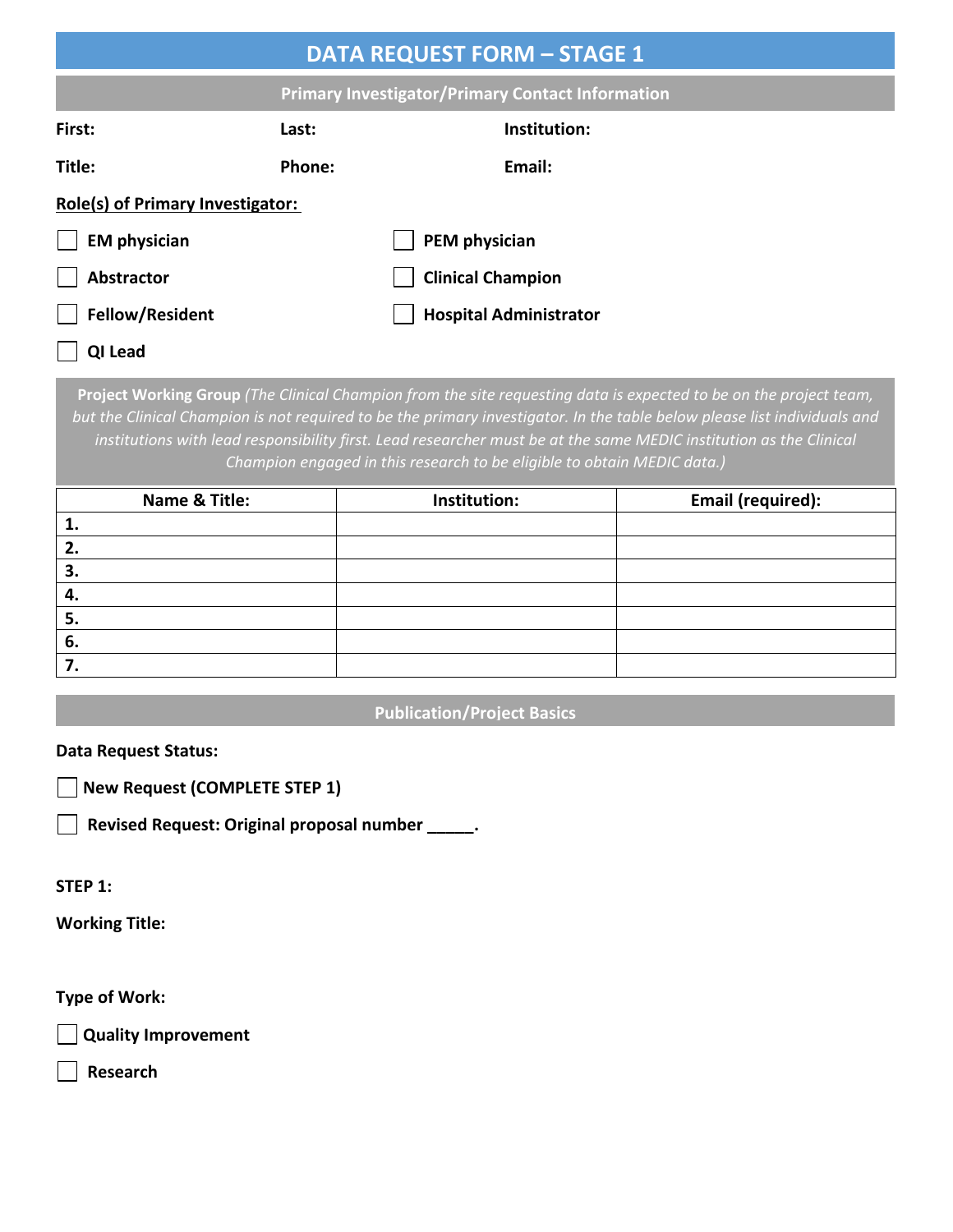## **Which level of data is needed to answer your research question?**

| which level of data is needed to answer your research question?                                               |                                           |  |  |  |
|---------------------------------------------------------------------------------------------------------------|-------------------------------------------|--|--|--|
| Site-specific                                                                                                 |                                           |  |  |  |
| Subset of Collaborative (Multiple Sites – requires clinical champion representative from each involved site)  |                                           |  |  |  |
| Collaborative-wide                                                                                            |                                           |  |  |  |
| <b>Reason for Data Request:</b>                                                                               |                                           |  |  |  |
| Pilot Data for Concept/Proposal                                                                               | <b>Statistical Process Control Charts</b> |  |  |  |
| Abstract submission for regional/national meeting                                                             | Slides or Poster in follow-up to abstract |  |  |  |
| Manuscript - expected following abstract presentations                                                        |                                           |  |  |  |
| Main Hypothesis, Objective, or Aim (What is your research question? What is the goal of this investigation?): |                                           |  |  |  |
| What is known in this area? (2-3 sentence summary)                                                            |                                           |  |  |  |

**What will this study try to add to the literature? (1-2 sentence summary)**

**Subjects of Interest** *(e.g. who will make up your study population?)***:**

**Primary Outcome:**

**Secondary Outcomes** (if applicable)**:**

**Brief description of project/publication audience** *(i.e. what is your target journal, meeting, poster session, internal meeting etc.?)***:**

Date submitted to MEDIC: Submitted via:

| <b>FOR MEDIC USE ONLY</b>         | Comments: |
|-----------------------------------|-----------|
| Manuscript proposal #:            |           |
| Date submitted by project leader: |           |
| Date approved by MEDIC:           |           |